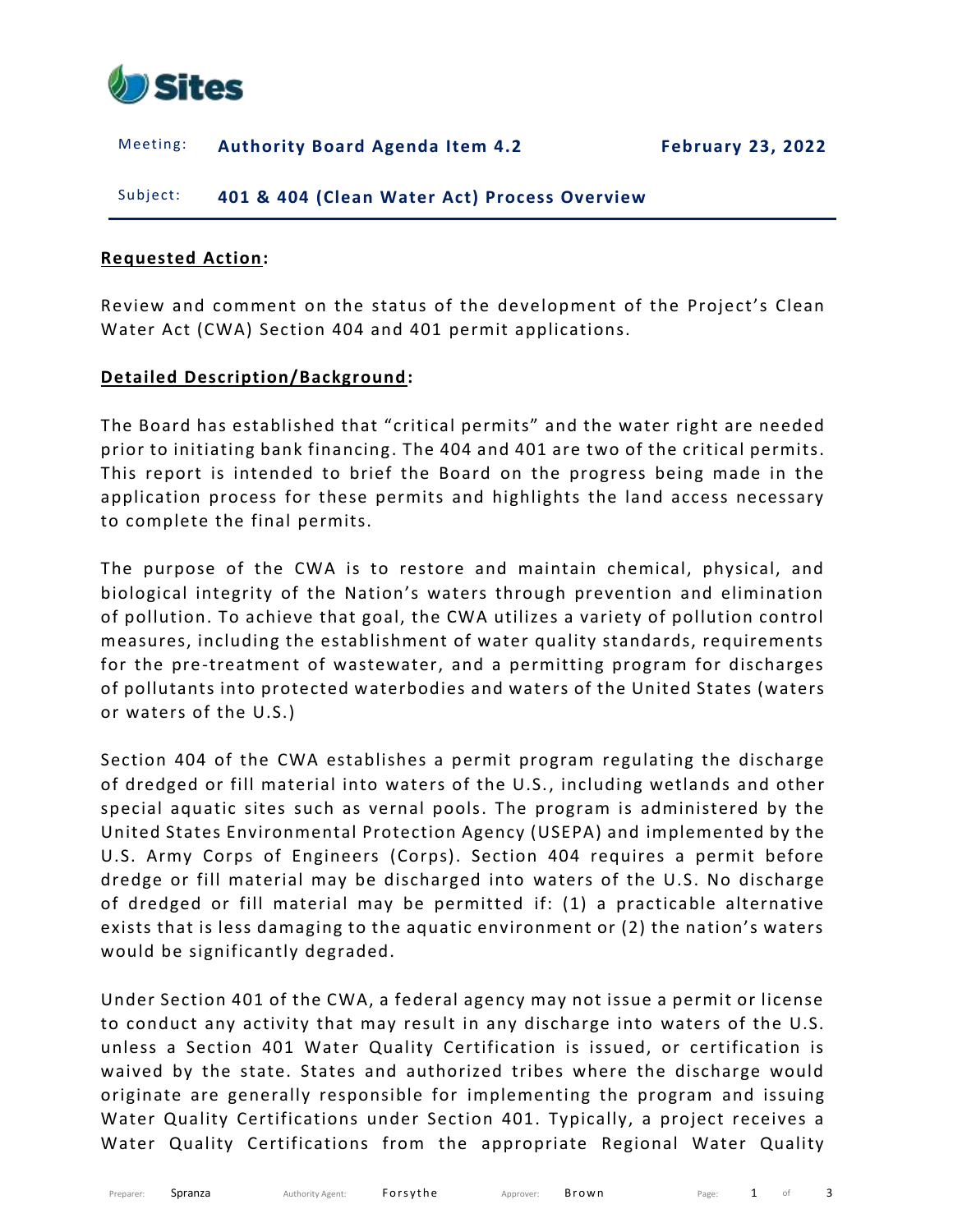Control Board (Regional Board). However, the State Water Resources Control Board (State Board) retains jurisdiction to issue Water Quality Certifications for projects that also require a water right permit. Thus, the Project's Water Quality Certification would be issued by the State Board with assistance from the appropriate Regional Board.

Due to the size and complexity of the Project, a Section 404 Individual Permit and 401 Water Quality Certification would be needed. Staff have largely prepared the draft permit applications and anticipate submitting draft applications to both the Corps and State Board in the March/April timeframe. Final applications would be submitted around the time of the issuance of the Project's Final Environmental Impact Report/Environmental Impact Statement. Permit issuance is expected to take about 6 to 9 months after the final applications are submitted with permits expected to be issued summer to fall 2023.

Currently the USEPA and Corps are in the process of revising the definition of waters of the U.S. and have recently closed public comment on the proposed rule change. The agencies propose to put back into place the pre -2015 definition of "waters of the U.S.", updated to reflect generally accepted science and in consideration of Supreme Court decisions over the past 35 years. The proposed rule would maintain the longstanding exclusions of the pre -2015 regulations as well as the exemptions and exclusions in the Clean Water Act on which the agricultural community has come to rely on, as well as the landscape level approach that the environmental community has emphasized. Depending on proposed revisions along with the timing of finalizing and implementation of the proposed rule, changes to the Project's application and mitigation approach may be necessary. The extent of these changes and cost implications, if any, are unknown at this time.

### **Property Access Needed Prior Final Mapping Waters of the U.S.**

As there is currently no access to most of the lands within the Project area, the Project team prepared a preliminary delineation of waters of the U.S. and other regulated aquatic resources (i.e., wetlands) through the interpretation of highresolution aerial imagery and other data sources. This "desktop delineation" was completed by botanists and wetland specialists experienced in interpreting aerial imagery signatures of aquatic resources. This methodology is likely to have resulted in a substantial overestimation of waters of the U.S. and regulated aquatic resources and ground-based surveys would be utilized to refine and adjust the map once access has been granted.

Prior to permit issuance, the Corps (and likely the State Board) require on-site surveys with their staff to verify the accuracy of the aerial mapping. Access to some lands will be needed for these surveys and staff anticipates working with the Corps and State Board along with the Real Estate team and the Land